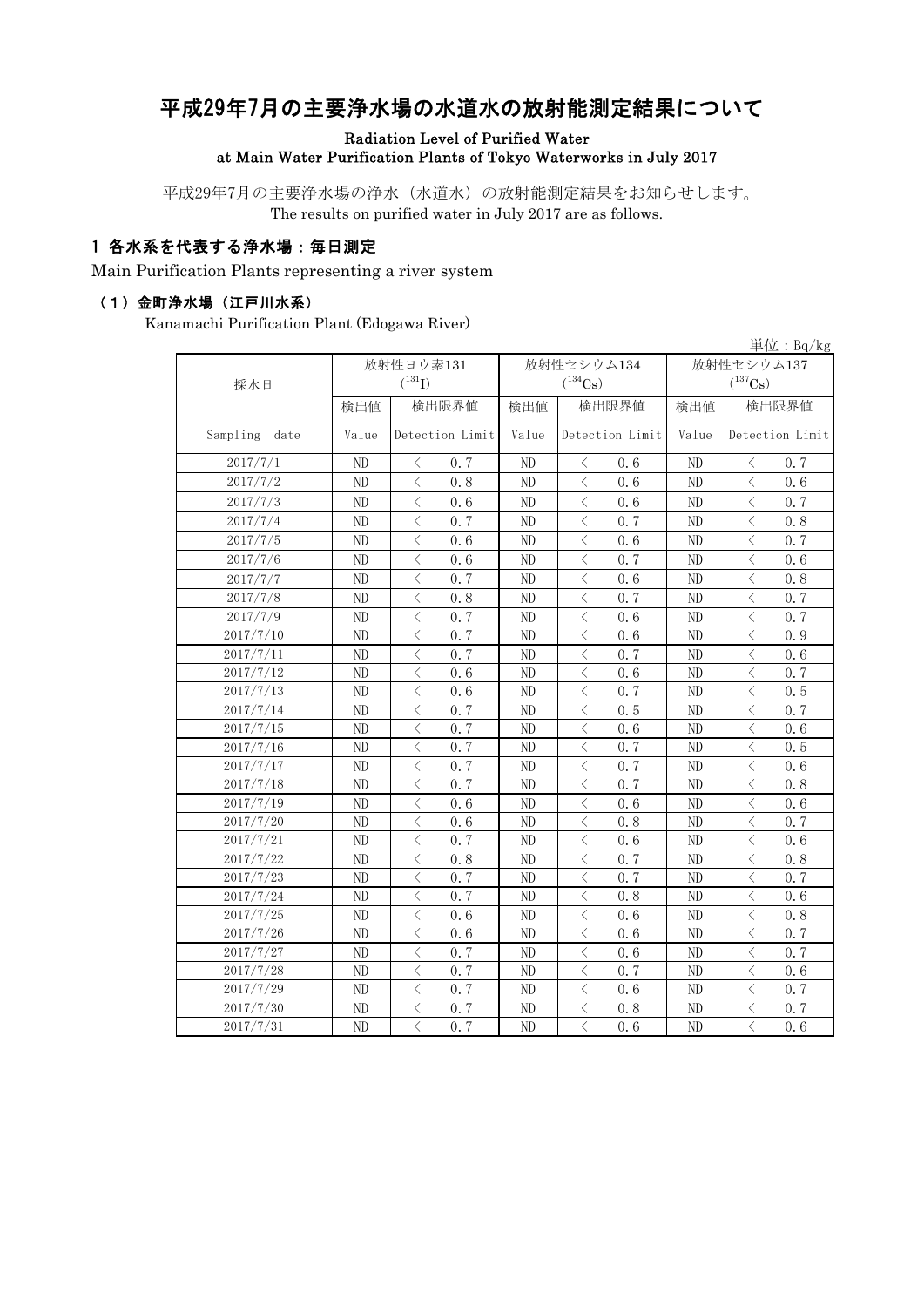### (2)朝霞浄水場 (荒川水系)

Asaka Purification Plant (Arakawa River)

|               |                |                                                 |                |                   |                | 単位: $Bq/kg$       |  |
|---------------|----------------|-------------------------------------------------|----------------|-------------------|----------------|-------------------|--|
|               |                | 放射性ヨウ素131                                       |                | 放射性セシウム134        | 放射性セシウム137     |                   |  |
| 採水日           |                | $(^{131}I)$                                     | $(^{134}Cs)$   |                   |                | $(^{137}Cs)$      |  |
|               | 検出値            | 検出限界値                                           | 検出値            | 検出限界値             | 検出値            | 検出限界値             |  |
| Sampling date | Value          | Detection Limit                                 | Value          | Detection Limit   | Value          | Detection Limit   |  |
| 2017/7/1      | N <sub>D</sub> | 0.7<br>⟨                                        | N <sub>D</sub> | 0.6<br>$\langle$  | ND             | 0.7<br>$\lt$      |  |
| 2017/7/2      | ND             | $\overline{\left\langle \right\rangle }$<br>0.7 | ND             | $\langle$<br>0.6  | ND             | $\lt$<br>0.8      |  |
| 2017/7/3      | ND             | $\lt$<br>0.7                                    | ND             | 0.6<br>$\langle$  | ND             | $\langle$<br>0.7  |  |
| 2017/7/4      | N <sub>D</sub> | $\lt$<br>0, 6                                   | ND             | $\langle$<br>0, 7 | N <sub>D</sub> | $\langle$<br>0.7  |  |
| 2017/7/5      | ND             | $\lt$<br>0.6                                    | ND             | $\lt$<br>0.7      | ND             | $\langle$<br>0.8  |  |
| 2017/7/6      | N <sub>D</sub> | $\overline{\left\langle \right\rangle }$<br>0.7 | ND             | $\, <\,$<br>0.6   | ND             | $\langle$<br>0.7  |  |
| 2017/7/7      | ND             | $\lt$<br>0.8                                    | ND             | $\langle$<br>0.8  | ND             | $\langle$<br>0.7  |  |
| 2017/7/8      | N <sub>D</sub> | $\lt$<br>0, 8                                   | ND             | $\langle$<br>0.7  | N <sub>D</sub> | $\langle$<br>0, 8 |  |
| 2017/7/9      | ND             | $\lt$<br>0.6                                    | ND             | $\langle$<br>0.5  | ND             | $\langle$<br>0.7  |  |
| 2017/7/10     | N <sub>D</sub> | $\overline{\left\langle \right\rangle }$<br>0.7 | ND             | $\, <\,$<br>0.6   | ND             | $\langle$<br>0.6  |  |
| 2017/7/11     | ND             | $\lt$<br>0.6                                    | ND             | $\langle$<br>0.6  | ND             | $\langle$<br>0.7  |  |
| 2017/7/12     | N <sub>D</sub> | $\langle$<br>0.7                                | ND             | $\langle$<br>0.6  | N <sub>D</sub> | $\langle$<br>0.7  |  |
| 2017/7/13     | ND             | $\lt$<br>0.6                                    | ND             | $\lt$<br>0.7      | ND             | $\langle$<br>0.7  |  |
| 2017/7/14     | ND             | $\overline{\left\langle \right\rangle }$<br>0.6 | ND             | $\langle$<br>0.5  | ND             | $\langle$<br>0.7  |  |
| 2017/7/15     | ND             | $\overline{\left\langle \right\rangle }$<br>0.7 | ND             | $\langle$<br>0.6  | ND             | $\langle$<br>0.7  |  |
| 2017/7/16     | N <sub>D</sub> | $\lt$<br>0.7                                    | ND             | $\langle$<br>0.5  | N <sub>D</sub> | $\langle$<br>0.7  |  |
| 2017/7/17     | ND             | $\overline{\left\langle \right\rangle }$<br>0.7 | ND             | $\langle$<br>0.6  | ND             | $\langle$<br>0.8  |  |
| 2017/7/18     | ND             | $\lt$<br>0.6                                    | ND             | $\langle$<br>0.9  | ND             | $\langle$<br>0.7  |  |
| 2017/7/19     | ND             | $\langle$<br>0.7                                | ND             | $\langle$<br>0, 6 | ND             | $\langle$<br>0.6  |  |
| 2017/7/20     | N <sub>D</sub> | $\lt$<br>0.7                                    | ND             | $\langle$<br>0.6  | N <sub>D</sub> | $\langle$<br>0.6  |  |
| 2017/7/21     | ND             | $\overline{\left\langle \right\rangle }$<br>0.6 | ND             | $\langle$<br>0.6  | ND             | $\langle$<br>0.8  |  |
| 2017/7/22     | ND             | $\langle$<br>0.7                                | ND             | $\langle$<br>0.7  | ND             | $\langle$<br>0.7  |  |
| 2017/7/23     | ND             | $\langle$<br>0.7                                | ND             | $\langle$<br>0.7  | ND             | $\langle$<br>0, 7 |  |
| 2017/7/24     | N <sub>D</sub> | $\lt$<br>0.7                                    | ND             | $\langle$<br>0.6  | N <sub>D</sub> | $\langle$<br>0.7  |  |
| 2017/7/25     | ND             | $\lt$<br>0.6                                    | ND             | $\lt$<br>0.8      | ND             | $\langle$<br>0.7  |  |
| 2017/7/26     | ND             | $\langle$<br>0.6                                | ND             | $\langle$<br>0.7  | ND             | $\langle$<br>0.8  |  |
| 2017/7/27     | ND             | $\lt$<br>0.6                                    | ND             | $\langle$<br>0.7  | ND             | $\langle$<br>0, 7 |  |
| 2017/7/28     | N <sub>D</sub> | $\langle$<br>0.7                                | ND             | $\langle$<br>0.7  | N <sub>D</sub> | $\langle$<br>0.8  |  |
| 2017/7/29     | ND             | $\lt$<br>0.8                                    | ND             | $\lt$<br>0.6      | ND             | $\langle$<br>0.6  |  |
| 2017/7/30     | ND             | $\langle$<br>0.8                                | ND             | $\lt$<br>0.7      | ND             | $\langle$<br>0.7  |  |
| 2017/7/31     | ND             | $\overline{\left\langle \right\rangle }$<br>0.7 | ND             | $\langle$<br>0.6  | ND             | $\langle$<br>0.6  |  |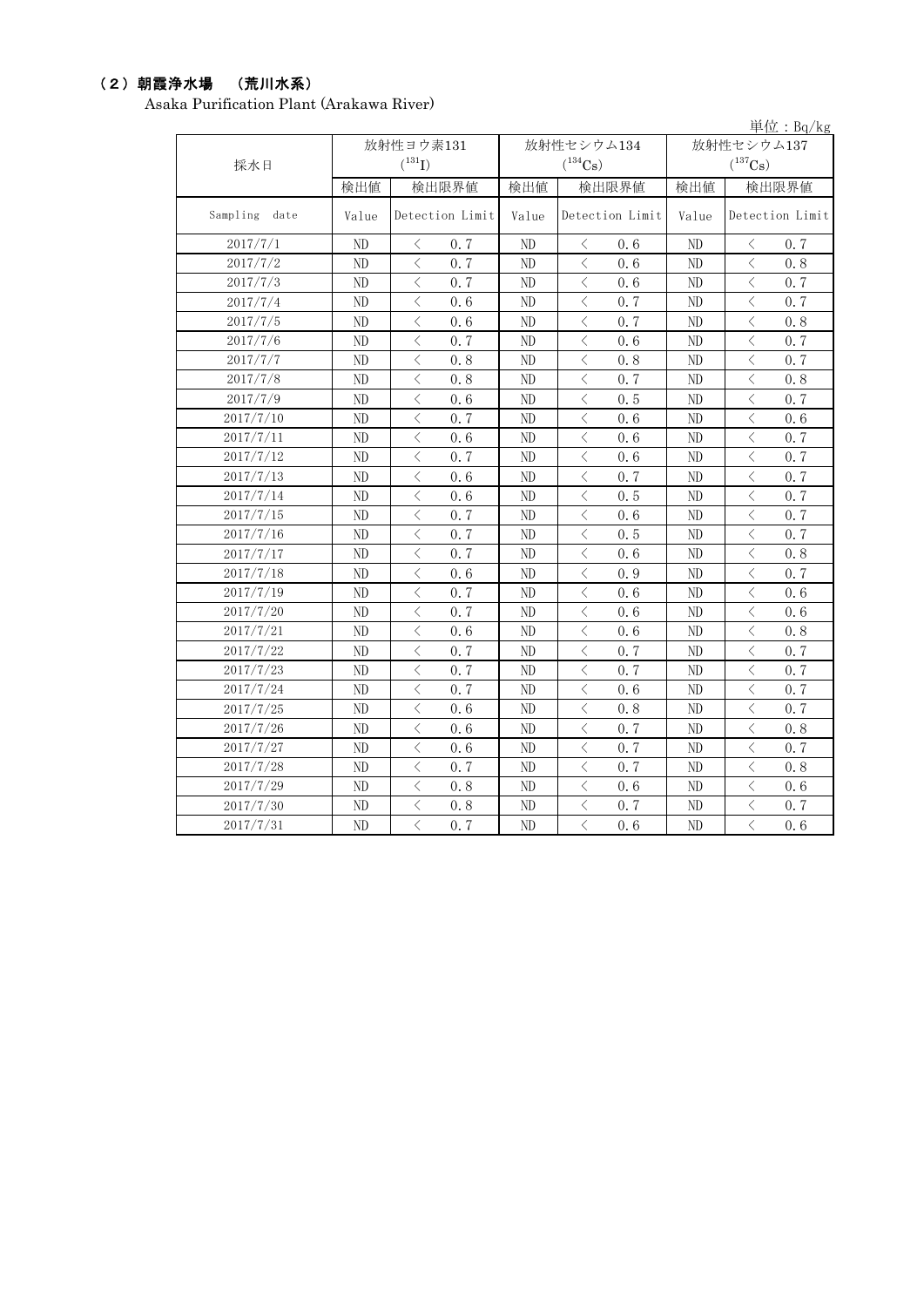## (3)小作浄水場 (多摩川水系)

Ozaku Purification Plant (Tamagawa River)

|               |                |                                                 |                |                                                 |                | 単位: $Bq/kg$                                     |  |
|---------------|----------------|-------------------------------------------------|----------------|-------------------------------------------------|----------------|-------------------------------------------------|--|
|               | 放射性ヨウ素131      |                                                 |                | 放射性セシウム134                                      | 放射性セシウム137     |                                                 |  |
| 採水日           |                | $(^{131}I)$                                     |                | $(^{134}Cs)$                                    |                | $(^{137}Cs)$                                    |  |
|               | 検出値            | 検出限界値                                           | 検出値            | 検出限界値                                           | 検出値            | 検出限界値                                           |  |
| Sampling date | Value          | Detection Limit                                 | Value          | Detection Limit                                 | Value          | Detection Limit                                 |  |
| 2017/7/1      | N <sub>D</sub> | 0.8<br>ぐ                                        | N <sub>D</sub> | 0.6<br>ぐ                                        | ND             | 0.7<br>ぐ                                        |  |
| 2017/7/2      | ND             | $\overline{\left\langle \right\rangle }$<br>0.8 | ND             | $\overline{\left\langle \right\rangle }$<br>0.6 | ND             | $\langle$<br>0.9                                |  |
| 2017/7/3      | ND             | $\lt$<br>0.6                                    | ND             | $\lt$<br>0.6                                    | ND             | $\lt$<br>0.7                                    |  |
| 2017/7/4      | N <sub>D</sub> | $\lt$<br>0.7                                    | ND             | ぐ<br>0, 5                                       | N <sub>D</sub> | $\lt$<br>0.8                                    |  |
| 2017/7/5      | ND             | $\lt$<br>0.6                                    | ND             | $\langle$<br>0.7                                | ND             | $\lt$<br>0.8                                    |  |
| 2017/7/6      | ND             | $\overline{\left\langle \right\rangle }$<br>0.5 | ND             | $\lt$<br>0.6                                    | ND             | $\lt$<br>0.6                                    |  |
| 2017/7/7      | ND             | $\lt$<br>0.7                                    | ND             | $\lt$<br>0.5                                    | ND             | $\lt$<br>0.9                                    |  |
| 2017/7/8      | ND             | $\lt$<br>0, 8                                   | ND             | $\lt$<br>0.7                                    | ND             | $\lt$<br>0.6                                    |  |
| 2017/7/9      | ND             | $\lt$<br>0.7                                    | ND             | $\langle$<br>0.7                                | ND             | $\lt$<br>0.8                                    |  |
| 2017/7/10     | ND             | $\overline{\left\langle \right\rangle }$<br>0.7 | ND             | $\lt$<br>0.6                                    | ND             | $\lt$<br>0.7                                    |  |
| 2017/7/11     | ND             | $\lt$<br>0.7                                    | ND             | $\lt$<br>0.7                                    | ND             | $\lt$<br>0.7                                    |  |
| 2017/7/12     | ND             | $\lt$<br>0.6                                    | ND             | $\lt$<br>0.7                                    | ND             | $\lt$<br>0.7                                    |  |
| 2017/7/13     | ND             | $\lt$<br>0.7                                    | ND             | $\lt$<br>0.8                                    | ND             | $\lt$<br>0.9                                    |  |
| 2017/7/14     | ND             | $\overline{\left\langle \right\rangle }$<br>0.6 | ND             | $\lt$<br>0.7                                    | ND             | $\lt$<br>0.7                                    |  |
| 2017/7/15     | N <sub>D</sub> | $\overline{\left\langle \right\rangle }$<br>0.7 | ND             | $\lt$<br>0.5                                    | ND             | $\overline{\left\langle \right\rangle }$<br>0.6 |  |
| 2017/7/16     | ND             | $\lt$<br>0.6                                    | ND             | $\lt$<br>0.7                                    | ND             | $\lt$<br>0.6                                    |  |
| 2017/7/17     | ND             | $\lt$<br>0.7                                    | ND             | $\lt$<br>0.7                                    | ND             | $\lt$<br>0.8                                    |  |
| 2017/7/18     | ND             | $\lt$<br>0.6                                    | ND             | $\lt$<br>0.7                                    | ND             | $\lt$<br>0.6                                    |  |
| 2017/7/19     | ND             | $\lt$<br>0.6                                    | ND             | $\lt$<br>0.8                                    | ND             | $\lt$<br>0.7                                    |  |
| 2017/7/20     | N <sub>D</sub> | $\lt$<br>0, 6                                   | N <sub>D</sub> | 0.7<br>ぐ                                        | N <sub>D</sub> | $\lt$<br>0.8                                    |  |
| 2017/7/21     | ND             | $\langle$<br>0.7                                | ND             | $\lt$<br>0.4                                    | ND             | $\lt$<br>0.7                                    |  |
| 2017/7/22     | ND             | $\lt$<br>0.8                                    | ND             | $\lt$<br>0.7                                    | ND             | $\lt$<br>0.7                                    |  |
| 2017/7/23     | ND             | $\lt$<br>0.6                                    | ND             | $\lt$<br>0.8                                    | ND             | $\lt$<br>0.8                                    |  |
| 2017/7/24     | N <sub>D</sub> | $\lt$<br>0, 5                                   | ND             | ぐ<br>0, 8                                       | N <sub>D</sub> | $\lt$<br>0.7                                    |  |
| 2017/7/25     | ND             | $\lt$<br>0, 7                                   | ND             | $\lt$<br>0.8                                    | ND             | $\lt$<br>$0.9$                                  |  |
| 2017/7/26     | ND             | $\langle$<br>0.8                                | ND             | $\lt$<br>0.7                                    | ND             | $\overline{\left\langle \right\rangle }$<br>0.9 |  |
| 2017/7/27     | ND             | $\lt$<br>0.7                                    | ND             | $\lt$<br>0.7                                    | ND             | $\lt$<br>0.9                                    |  |
| 2017/7/28     | N <sub>D</sub> | $\lt$<br>0, 6                                   | N <sub>D</sub> | $\lt$<br>0, 7                                   | N <sub>D</sub> | $\lt$<br>0, 6                                   |  |
| 2017/7/29     | ND             | $\lt$<br>0.8                                    | ND             | $\lt$<br>0, 6                                   | ND             | $\lt$<br>0.8                                    |  |
| 2017/7/30     | ND             | $\lt$<br>0.8                                    | ND             | $\langle$<br>0.6                                | ND             | $\lt$<br>0.7                                    |  |
| 2017/7/31     | ND             | $\overline{\left\langle \right\rangle }$<br>0.6 | ND             | $\overline{\left\langle \right\rangle }$<br>0.7 | ND             | $\overline{\left\langle \right\rangle }$<br>0.8 |  |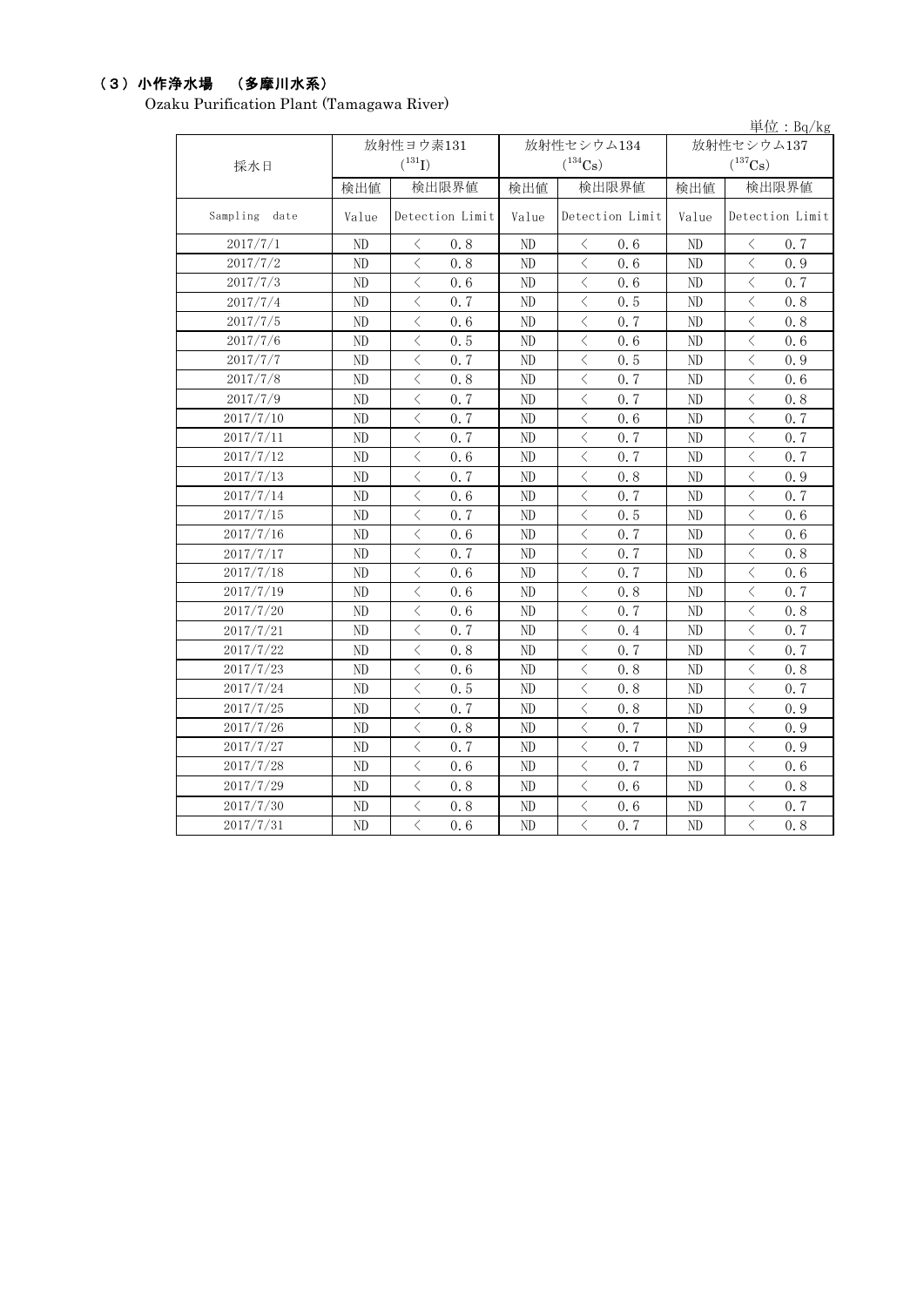## (4)東村山浄水場 (多摩川・荒川水系)

Higashi-murayama Purification Plant (Tamagawa・Arakawa River)

|               |       |                   |       |                   |                | 単位: $Bq/kg$                                     |  |
|---------------|-------|-------------------|-------|-------------------|----------------|-------------------------------------------------|--|
|               |       | 放射性ヨウ素131         |       | 放射性セシウム134        | 放射性セシウム137     |                                                 |  |
| 採水日           |       | $(^{131}I)$       |       | $(^{134}Cs)$      | $(^{137}Cs)$   |                                                 |  |
|               | 検出値   | 検出限界値             | 検出値   | 検出限界値             | 検出値            | 検出限界値                                           |  |
| Sampling date | Value | Detection Limit   | Value | Detection Limit   | Value          | Detection Limit                                 |  |
| 2017/7/1      | ND    | 0.7<br>⟨          | ND    | 0.7<br>⟨          | ND             | ぐ<br>0.6                                        |  |
| 2017/7/2      | ND    | $\langle$<br>0.8  | ND    | $\langle$<br>0.8  | ND             | $\lt$<br>0.8                                    |  |
| 2017/7/3      | ND    | $\langle$<br>0.6  | ND    | $\langle$<br>0.7  | ND             | $\lt$<br>0, 7                                   |  |
| 2017/7/4      | ND    | $\langle$<br>0, 7 | ND    | $\lt$<br>0.6      | ND             | $\lt$<br>0.7                                    |  |
| 2017/7/5      | ND    | $\langle$<br>0.6  | ND    | $\langle$<br>0, 6 | ND             | $\lt$<br>0, 6                                   |  |
| 2017/7/6      | ND    | $\langle$<br>0, 7 | ND    | $\lt$<br>0.8      | ND             | $\lt$<br>0.8                                    |  |
| 2017/7/7      | ND    | $\langle$<br>0.6  | ND    | 0.7<br>$\langle$  | ND             | $\langle$<br>0.6                                |  |
| 2017/7/8      | ND    | $\langle$<br>0.8  | ND    | $\lt$<br>0.6      | ND             | $\lt$<br>0.7                                    |  |
| 2017/7/9      | ND    | $\langle$<br>0.8  | ND    | 0.7<br>$\langle$  | N <sub>D</sub> | $\lt$<br>0.7                                    |  |
| 2017/7/10     | ND    | 0, 6<br>く         | ND    | 0, 7<br>く         | ND             | $\lt$<br>0, 7                                   |  |
| 2017/7/11     | ND    | $\lt$<br>0.8      | ND    | $\lt$<br>0.8      | ND             | $\lt$<br>0.8                                    |  |
| 2017/7/12     | ND    | $\lt$<br>0, 6     | ND    | $\lt$<br>0.8      | ND             | $\lt$<br>0, 7                                   |  |
| 2017/7/13     | ND    | $\lt$<br>0.7      | ND    | $\lt$<br>0.7      | ND             | $\lt$<br>0.6                                    |  |
| 2017/7/14     | ND    | $\lt$<br>0, 6     | ND    | $\lt$<br>0.7      | ND             | $\lt$<br>0.6                                    |  |
| 2017/7/15     | ND    | $\langle$<br>0, 7 | ND    | $\lt$<br>0.8      | ND             | $\lt$<br>0.8                                    |  |
| 2017/7/16     | ND    | $\langle$<br>0.6  | ND    | $\lt$<br>0.8      | ND             | $\lt$<br>0.6                                    |  |
| 2017/7/17     | ND    | $\lt$<br>0.6      | ND    | $\lt$<br>0.7      | ND             | $\lt$<br>0.8                                    |  |
| 2017/7/18     | ND    | $\lt$<br>0, 6     | ND    | $\lt$<br>0.6      | ND             | $\lt$<br>0.8                                    |  |
| 2017/7/19     | ND    | $\langle$<br>0.7  | ND    | $\langle$<br>0.7  | ND             | $\langle$<br>0.6                                |  |
| 2017/7/20     | ND    | $\lt$<br>0.8      | ND    | $\lt$<br>0, 6     | ND             | $\langle$<br>0.8                                |  |
| 2017/7/21     | ND    | $\langle$<br>0.6  | ND    | $\langle$<br>0.7  | ND             | $\langle$<br>0.6                                |  |
| 2017/7/22     | ND    | $\langle$<br>0.7  | ND    | $\lt$<br>0.6      | ND             | $\lt$<br>0.8                                    |  |
| 2017/7/23     | ND    | $\langle$<br>0.7  | ND    | $\langle$<br>0.6  | ND             | $\langle$<br>0.6                                |  |
| 2017/7/24     | ND    | $\langle$<br>0.6  | ND    | $\langle$<br>0.7  | ND             | $\langle$<br>0.6                                |  |
| 2017/7/25     | ND    | $\langle$<br>0, 7 | ND    | $\lt$<br>0.7      | ND             | $\langle$<br>0, 7                               |  |
| 2017/7/26     | ND    | $\langle$<br>0.7  | ND    | $\langle$<br>0.7  | ND             | $\langle$<br>0.8                                |  |
| 2017/7/27     | ND    | ⟨<br>0.6          | ND    | $\lt$<br>0.6      | ND             | $\lt$<br>0, 7                                   |  |
| 2017/7/28     | ND    | $\langle$<br>0.7  | ND    | $\lt$<br>0.7      | ND             | $\lt$<br>0.6                                    |  |
| 2017/7/29     | ND    | 0.9<br>⟨          | ND    | 0.7<br>$\langle$  | ND             | $\langle$<br>0.5                                |  |
| 2017/7/30     | ND    | $\langle$<br>0.7  | ND    | $\langle$<br>0.6  | ND             | $\langle$<br>0.7                                |  |
| 2017/7/31     | ND    | $\langle$<br>0.7  | ND    | $\langle$<br>0.7  | ND             | $\overline{\left\langle \right\rangle }$<br>0.7 |  |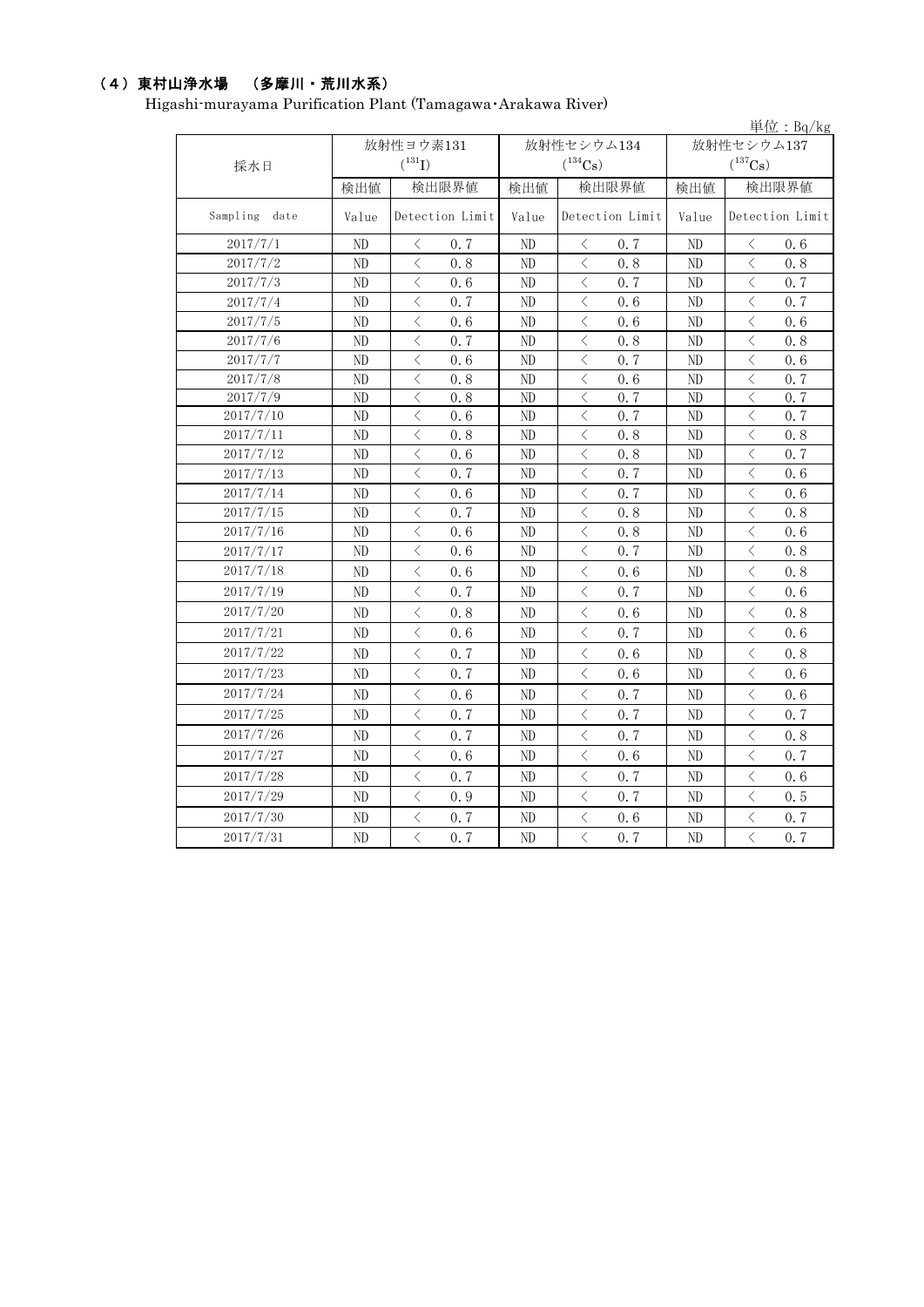### (5)長沢浄水場 (相模川水系)

Nagasawa Purification Plant (Sagamigawa River)

|               |          |                                                 |          |                                                 |                | 単位: $Bq/kg$                 |  |
|---------------|----------|-------------------------------------------------|----------|-------------------------------------------------|----------------|-----------------------------|--|
|               |          | 放射性ヨウ素131                                       |          | 放射性セシウム134                                      | 放射性セシウム137     |                             |  |
| 採水日           |          | $(^{131}I)$                                     |          | $(^{134}Cs)$                                    |                | $(^{137}Cs)$                |  |
|               | 検出値      | 検出限界値                                           | 検出値      | 検出限界値                                           | 検出値            | 検出限界値                       |  |
| Sampling date | Value    | Detection Limit                                 | Value    | Detection Limit                                 | Value          | Detection Limit             |  |
| 2017/7/1      | $\rm ND$ | $\langle$<br>0.8                                | ND       | $\langle$<br>0.6                                | ND             | 0.7<br>$\langle$            |  |
| 2017/7/2      | ND       | $\overline{\langle}$<br>0.9                     | ND       | $\overline{\left\langle \right\rangle }$<br>0.6 | ND             | $\overline{\langle}$<br>0.8 |  |
| 2017/7/3      | ND       | $\lt$<br>0.8                                    | ND       | $\langle$<br>0.5                                | ND             | $\langle$<br>0.8            |  |
| 2017/7/4      | ND       | $\lt$<br>0.6                                    | ND       | $\langle$<br>0.6                                | ND             | $\langle$<br>0.6            |  |
| 2017/7/5      | ND       | $\overline{\left\langle \right\rangle }$<br>0.7 | ND       | $\overline{\left\langle \right\rangle }$<br>0.7 | ND             | $\langle$<br>0.7            |  |
| 2017/7/6      | ND       | $\langle$<br>0.6                                | ND       | $\langle$<br>0.7                                | N <sub>D</sub> | $\langle$<br>0.8            |  |
| 2017/7/7      | ND       | $\langle$<br>0, 7                               | ND       | $\langle$<br>0.7                                | ND             | $\langle$<br>0.7            |  |
| 2017/7/8      | ND       | $\langle$<br>0.8                                | ND       | $\langle$<br>0, 8                               | N <sub>D</sub> | $\langle$<br>0, 6           |  |
| 2017/7/9      | ND       | $\lt$<br>0, 7                                   | ND       | $\lt$<br>0, 6                                   | N <sub>D</sub> | $\lt$<br>0.8                |  |
| 2017/7/10     | ND       | $\lt$<br>0.8                                    | ND       | $\langle$<br>0.8                                | ND             | $\lt$<br>0.7                |  |
| 2017/7/11     | $\rm ND$ | $\lt$<br>0.7                                    | $\rm ND$ | $\lt$<br>0.7                                    | ND             | $\langle$<br>0.7            |  |
| 2017/7/12     | $\rm ND$ | $\langle$<br>0.7                                | ND       | $\langle$<br>0.7                                | ND             | $\langle$<br>0.7            |  |
| 2017/7/13     | $\rm ND$ | $\lt$<br>0.7                                    | ND       | $\lt$<br>0.7                                    | ND             | $\langle$<br>0.7            |  |
| 2017/7/14     | $\rm ND$ | $\lt$<br>0.7                                    | ND       | $\lt$<br>0.9                                    | ND             | $\, <\,$<br>0.8             |  |
| 2017/7/15     | ND       | $\langle$<br>0.7                                | ND       | $\langle$<br>0.7                                | ND             | $\langle$<br>0.7            |  |
| 2017/7/16     | ND       | $\langle$<br>0.7                                | ND       | 0.7<br>$\langle$                                | ND             | $\langle$<br>0.6            |  |
| 2017/7/17     | ND       | $\langle$<br>0.7                                | ND       | 0.7<br>$\langle$                                | ND             | 0.7<br>$\langle$            |  |
| 2017/7/18     | ND       | $\langle$<br>0.7                                | ND       | $\langle$<br>0.7                                | ND             | $\langle$<br>0.7            |  |
| 2017/7/19     | ND       | $\langle$<br>0, 6                               | ND       | $\langle$<br>0, 6                               | ND             | $\langle$<br>0, 8           |  |
| 2017/7/20     | ND       | $\langle$<br>0.7                                | ND       | $\langle$<br>0.7                                | ND             | $\langle$<br>0.9            |  |
| 2017/7/21     | $\rm ND$ | $\lt$<br>0.5                                    | $\rm ND$ | $\, <\,$<br>0.7                                 | ND             | $\langle$<br>0.7            |  |
| 2017/7/22     | $\rm ND$ | $\langle$<br>0.8                                | $\rm ND$ | $\lt$<br>0.7                                    | ND             | $\langle$<br>0.6            |  |
| 2017/7/23     | $\rm ND$ | $\langle$<br>0.8                                | ND       | 0.7<br>$\lt$                                    | ND             | $\, <\,$<br>0.7             |  |
| 2017/7/24     | ND       | 0, 7<br>$\langle$                               | ND       | $\langle$<br>0, 7                               | ND             | $\langle$<br>0, 8           |  |
| 2017/7/25     | ND       | $\lt$<br>0, 7                                   | ND       | $\lt$<br>0.7                                    | N <sub>D</sub> | $\, <\,$<br>0, 8            |  |
| 2017/7/26     | ND       | $\lt$<br>0.6                                    | ND       | $\lt$<br>0, 7                                   | ND             | $\lt$<br>0, 8               |  |
| 2017/7/27     | $\rm ND$ | $\langle$<br>0, 6                               | ND       | $\langle$<br>0.6                                | ND             | $\lt$<br>0.7                |  |
| 2017/7/28     | $\rm ND$ | $\langle$<br>0.7                                | ND       | $\lt$<br>0.6                                    | ND             | $\lt$<br>0.6                |  |
| 2017/7/29     | $\rm ND$ | $\langle$<br>0.8                                | ND       | $\langle$<br>0.6                                | ND             | $\langle$<br>0.8            |  |
| 2017/7/30     | $\rm ND$ | $\langle$<br>0.7                                | ND       | $\langle$<br>0.8                                | ND             | $\lt$<br>0.7                |  |
| 2017/7/31     | ND       | $\langle$<br>0.7                                | ND       | $\overline{\left\langle \right\rangle }$<br>0.7 | ND             | $\langle$<br>0.8            |  |